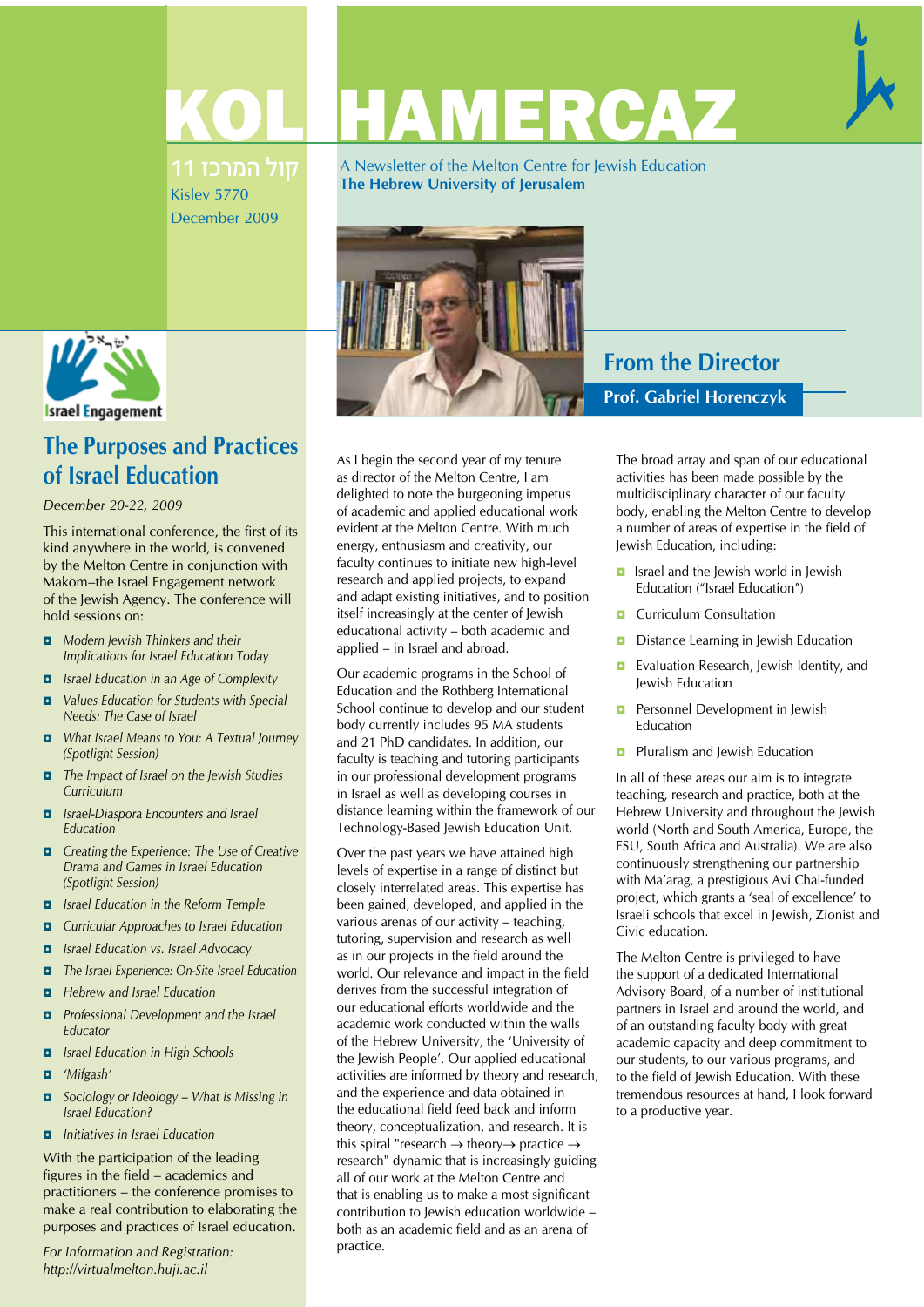## **The New Academic Year at the Melton Centre: 5770 – 2009-2010**

### **Dr. Michael Gillis**

With the end of the holiday season, the University opened the new academic year in mid-October. In general the Hebrew University, like all Universities in Israel, continues to face many challenges arising not only from the financial crisis of this last year but also from cuts in government support for all Israeli Universities over many years. The Melton Centre is by no mean immune to these difficulties, but despite them the new school year is set to be a promising one.

The program in Pluralistic Jewish Education, a program of Hebrew Union College within which participants take an MA at the Melton Centre with a specialization in Pluralistic Jewish Education, has opened its second cohort with a group of fourteen carefully chosen students. These students come with a proven track-record of practice and leadership in the field and are given the opportunity to reflect upon their work through the prism of theory and research. The cooperation between the Melton Centre and HUC continues to be close and fruitful and has strengthened

Melton's academic program by attracting academically strong and talented students.

The offerings of courses to these and other students at the Centre continue to be varied, reflecting the multi-disciplinary nature of the field and the diversity of Melton's teaching faculty. New courses being offered this year include "Teaching Jewish Subjects through a Philosophical and Literary Approach" taught by Professor Jonathan Cohen, "Professional Development as an Agent for Change in Jewish Education" taught by Dr. Alex Pomson, and "Teaching the Past: Between Myth and History" taught by Dr. Alick Isaacs.

The continuing interest of students in issues of gender and Jewish education finds a response in the courses offered by Dr. Ronit Irshai on "Judaism and Jewish Education in the Light of Feminist Critique" and Dr. Orit Yaffe on "Jewish Childhood". A variety of courses address issues in curriculum innovation, teacher education and the educational translation of scholarly materials. This is a sampling of the elective courses being offered this year alongside the required courses in Research Methods and the core courses in the Philosophy of Jewish Education, Social Sciences and Jewish Education, Contemporary Jewry, and Curriculum.

The Centre continues to offer an MA program in Jewish Education, taught in English, through the Rothberg International School. This program is in an interesting process of development and includes concentrations in conjunction with other programs within the School in the areas of Jewish Studies, Jewish Leadership and Israel Studies. This development is accompanied by an intensified effort to bring this excellent program to the attention of young people throughout the world interested in enhancing their potential to make a serious contribution to the field of Jewish Education.

The Melton Centre continues to attract talented doctoral students, many of whom are also engaged in work on the diverse projects of the Centre, such as curriculum consultation and Israel education.

# **Intensive Summer for Melton's Program for Senior Educators from the FSU**

*The program we had here in Melton was like an orchestra. Every course was carefully chosen to highlight different aspects of Judaism, and all courses together created a concert in full harmony.* 

A teacher of History & Tradition from Latvia at the end of the first phase of her program in July 2009

The Melton Centre's Program for Senior Educators from the Former Soviet Union (SEP-FSU) aims at contributing to the development of the system of Jewish education that has been reestablished in the FSU, while continuing to expand and adapt to shifting realities in the FSU. In response to the changing conditions of Jews and developments in the Jewish educational sectors in the FSU, and in light of the Melton Centre's emerging expertise in the pedagogy and technology of distance learning, the Program is now organizing each group according to common professional denominators, and shortening the period of study in Israel while broadening and systematizing its distance learning component.

In the past 6 months, the program has run seminars in Israel for:

*ʋ* Educators from the "Sambation" Project for developing Jewish cultural leadership in

the FSU. The seminar, whose central focus was empowering local lewish identity by basing it on the roots of Jewish heritage in Eastern Europe, included 9 participants currently working as coordinators in this project.

- *D* Teachers of Hebrew in "Ulpanim" whose central project in the program was methods of integrating teaching Jewish tradition and holidays into Hebrew lessons. The program included ten participants, all of them key Hebrew teachers. The seminar was organized in cooperation with the Jewish Agency.
- *n* Teachers of History and Tradition in Jewish day schools. The program for 9 participants focused on systematizing the teachers' knowledge in History and Tradition, and included enrichment in methods of Jewish education taught in special seminars, meetings with Israeli colleagues, and visits to educational institutions. The seminar was organized in cooperation with the Israeli Ministry of Education, the Jewish School Networks in the FSU and the Jewish Agency.

The last two seminars for teachers are the first phase of a longitudinal program that includes ten months of distance learning and individual tutoring, and a final one-month seminar in

Israel at the end of the program.

In addition to these seminars, the SEP-FSU ran a very successful pilot course in distance learning for Program graduates, focusing on Midrash Bereshit Raba.

Prof. Shaul Stampfer, former Academic Director of the Program, continues to oversee it as Chair of its Academic Committee, while Arie Haskin has been appointed as the Program's new Academic Director. Miriam Kaidanov continues to serve as Program Coordinator, and Jewish Agency officials in the FSU continue to assist with the organization of participating groups.

The Program has over 240 graduates working in the following occupations:



The Melton Centre's Program for Senior Educators from the FSU is generously supported by the David and Inez Myers Foundation and by the Claims Conference.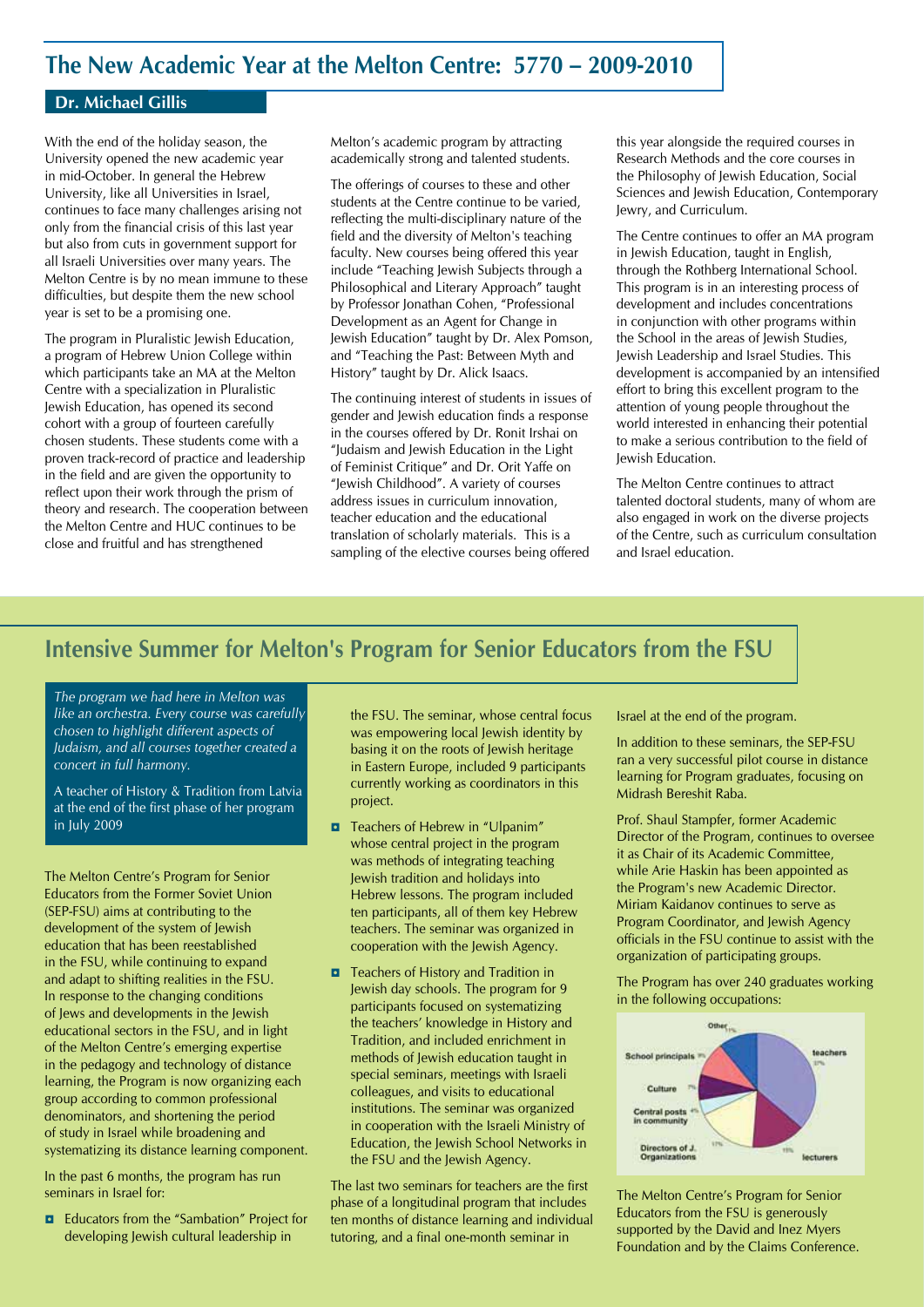## **The Program for the Development of Expertise in Israel Education**



The Melton Centre has launched a new Program for the Development of Expertise in Israel Education for Jewish educational personnel around the world. A select group of educators from Latin America has already begun the program, while the launch of the program for North American and European educators is expected in the coming months. This program is an example of a new model of professional development and training that combines synchronic and a-synchronic on-line learning with standard 'face-to-face' forums. In the model that has been developed for this program, educators will participate in an opening seminar held locally, two on-line courses, and an intensive seminar in Israel, with each educator receiving individual online tutoring for the development of a personal educational project over the course of the year.

On September 13 & 14, 2009, the opening seminar for the Latin American group was held in Buenos Aires, organized and conducted by Marcelo Dorfsman of the Melton Centre. Seven educators participated in the seminar, the majority of whom are coordinators and principals of Jewish schools in Buenos Aires, Rosario and Córdoba in Argentina; and Sao Paulo and Porto Alegre in Brazil. The seminar included two lessons conducted via video-conference, which were the opening classes of the courses they will be taking during the year with Dr. Alex Pomson and Dr. Alick Isaacs. In addition, in the context of the course that they will take with Haim Aronovitz, the group watched a recorded lesson delivered by Haim in preparation for an educational tour in Buenos Aires with a tour guide who elaborated on the history of the Jewish community in Argentina and on the significance of each

## **The Lead Jewish Educators Program**

In the 2009-10 academic year, the Melton Centre has launched a new fellowship program for a select group of lead Jewish educators. The program aims to contribute to the professionalism of Jewish educational personnel and to develop a cadre of committed young educators imbued with a strong sense of purpose and shared Jewish peoplehood who will provide the next generation of educational leadership.

In addition to their participation in the regular MA courses offered at the Melton Centre and their own choice of courses from the Hebrew University at large, participants have a regular educational forum in which they explore their personal educational visions and ways

of implementing them, as well as personal tutoring throughout the year.

The expected outcomes of the program are:

- *n* Talented and committed educators, working in informal and formal settings, with deepened pedagogical and content knowledge in Jewish education.
- *b* Educators equipped with up-to-date conceptual and practical approaches to curriculum and program development that address the needs of tomorrow.
- *D* Ongoing world-wide networking, helping future generations to benefit from the richness of the entire Jewish world.

site in Buenos Aires in particular. The tour was followed by a discussion with Haim via videoconference. Towards the end of the seminar, the group received guidance and training in the technological tools needed to participate in their on-line classes over the course of the year, and had a discussion with Dr. Hagit Hacohen Wolf, director of the program, via web-conference. The seminar was opened and conducted at Bamah – the Jewish Educator's Center, which provided the necessary technological and administrative infrastructure, and was closed in the offices of the Friends of the Hebrew University in Buenos Aires.

The opening seminar in Buenos Aires afforded this group of participating educators the opportunity to get to know one another and to begin their consolidation into a learning community in preparation for their work together in the program over the course of the year. It also gave the group the opportunity to meet the lecturers they will be working with during the year, and to become familiar with the technological infrastructure that enables Melton Centre lectures, in Israel, to deliver a seminar and interact with participants in Buenos Aires.

The development of the program is being generously supported by the Mandel Foundation and the David and Inez Myers Foundation

## **Melton Centre's International Advisory Board**

The Melton Centre's International Advisory Board met in April for 2 days of intensive discussions. Hosted in Washington DC by Board Chair, Jonathan Brodie, and Board member Nancy Hamburger, the meeting included discussions with Jonathan Cannon, principal of the Charles E. Smith Jewish Day School and with Michael Kay and Aileen Goldstein, also from Charles E. Smith; James Hyman (CEO), Johanna Potts and Meredith Woocher of the Partnership for Jewish Life and Learning; Lisa Eisen and Michael Colson from the Schusterman Foundation; Jill Moskowitz, Executive Director of the Mid-Atlantic Region of the American Friends of the Hebrew University, and with Clare Goldwater and Rabbi Ilyse Kramer – both graduates of Melton's Senior Educators Program. Discussions focused on current trends within North American Jewish communities, and on Melton's educational initiatives in Israel and around the world. Melton faculty and project coordinators in Israel joined participants in Washington via web-conference to discuss strategies for implementing Melton's development agenda in light of the financial situation worldwide and within Israeli universities in particular.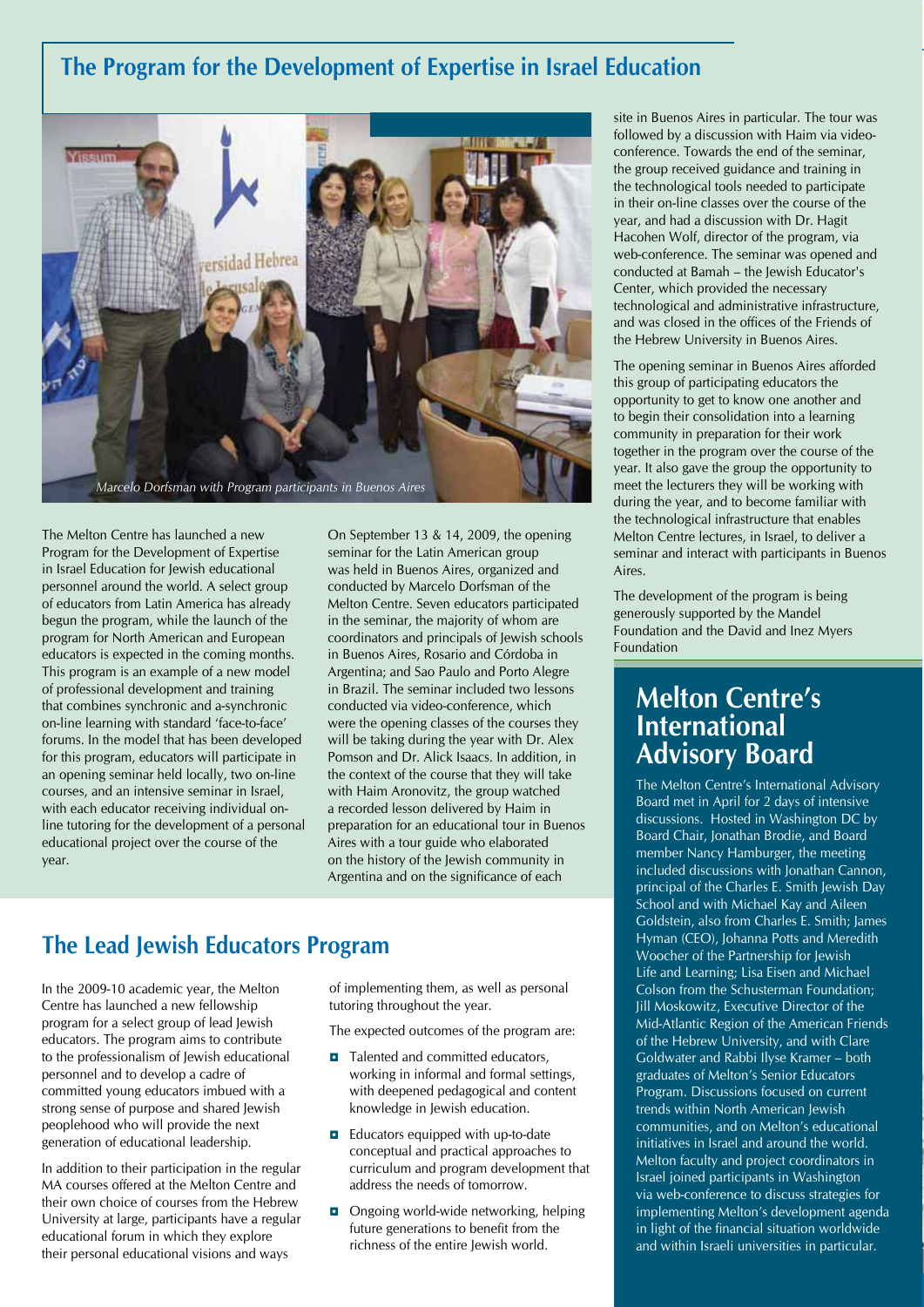*The SEP completely changed my life. It affected my whole being and my course in life. … The main thing I took away, practically, was the ability to diagnose educational issues, to analyze a situation, to figure out the price for every solution. I learned to value the connection between theory and practice. These insights have informed everything I have done since, and how I run my school. As far as my relationship to Israel is concerned, this experience helped mature that relationship from an infatuation to a deep love. The experience of the heterogeneous group, the "bouncing" of ideas, was very important to me, and also still informs my work as headmaster of a pluralistic day school.* 

#### S.P. (USA), SEP Class of 1996 – retrospective after 11 years

Today, more Jews – children and adults alike – are involved in Jewish learning than at any other time in history. Alongside this exponential growth in the search for lewish literacy and meaningful Jewish identity is a dire and escalating shortage of talented and qualified personnel for both formal and informal lewish educational settings the world over. Between 1987 and 2009, the Melton Centre's Senior Educators Program provided over 380 educators from around the world the opportunity of one year of intensive professional development in a program that combined core classes in educational theory and practice with extensive exposure to Israeli society and culture. Participants explored new approaches in Jewish education, probed critical issues in educational thought, reflected upon their own work and professional goals, explored new directions, and developed skills and resources which they brought home to their communities. Year-long workshops focused on issues affecting the whole Jewish world, and in the last three years an eightday seminar in Eastern Europe on the impact of the Shoa was added to the program with the support of the Claims Conference. Each educator was also assigned a personal tutor who provided weekly guidance in the preparation of an educational project to be implemented in the educator's home community.

### **The Class of 2009**

*The year spent at the Melton Centre, within the Senior Educators Program, provided me with the opportunity to dive into texts, discussions and explorations of a variety of subject matters, from pedagogical approaches to Tanakh to Jewish philosophy and thought. Not only was this year a time for reflection, for reassessment and re-evaluation of what Jewish education has the potential to be, but it also allowed me to confront important questions with the input, experience and knowhow of Jewish educators from around the world.* 

#### B.S.M. (USA), SEP Class of 2009

The twelve participants in last year's program hailed from seven different countries and cultures. Their core program comprised tailormade courses on The Encounter between Text, Society and Teaching; Study and Research in Jewish Education; Ideological Streams in Jewish Education in Israel; From Shoa to Jewish Globalization; and Issues in Jewish Identity. In addition, they participated in a weekly forum for examining their own experience of living in Israel as educators in a broader historical and ideational context. The program also included special activities and seminars, such as field excursions to various parts of the country, encounters with varied educational settings and institutions, a series of encounters with Israeli society through film, as well as an evening devoted to contemporary Israeli song, all of which served to strengthen participants' involvement with, and sensitivity to, Israeli cultural expression.

On the personal level, each participant encountered Israel through a unique perspective. The parents of young children learned about Israel through their children's eyes and the eyes of parents of Israeli schoolchildren; the single educators encountering Israeli students in the dormitories lived the challenges and experiences of that society; and those who chose to live in the city center or particular suburbs learned about the city's social-cultural geography. All interpreted Israel through the extra-curricular encounters that made up their daily life in Jerusalem. This mix made for rich

educational dialogue, in which life experiences combined with professional training to help interpret Jewish realities, as well as to consider future challenges.

*My experience as a Senior Educator over this past year has been a huge personal gift. It has allowed me to reconnect to Israel and it has given me, through learning and collegiality, an opportunity to really think about the role of education in my rabbinate. My project work as a Senior Educator has focused on a vision that I have of establishing a home and school for Jewish youth at risk, and my time at zhe Melton Centre has afforded me support in articulating this vision and exploring what is needed to make it a reality.* 

#### H.B. (Canada), SEP Class of 2009

Eleven of the graduates of the SEP Class of 2009 have now returned to their work environments, while the twelfth has delayed her return to the FSU in order to complete her MA degree at the Hebrew University. Three will be in congregations in North America; two will be returning to direct supplementary schools on the East Coast; two will be returning to their classrooms; both of the informal education experts return to their respective frameworks, one in charge of the educational program at Szarvas Camp in Hungary, and the other in Brazil. One teacher has returned to take on a central educational role for youth services in the Boston community, and another has developed a special Bat Mitzvah program that she will implement in the Ukraine.

## **The Senior Educators Program: 1987-2009**

It has been an honor and a privilege to have played a part in the professional development of so distinguished a cadre of Jewish educators now serving their communities around the world. We are immensely grateful for the generous support of the Jewish Agency, which partnered us in the 22 years of the program's operation, the Mandel Foundation and the David & Inez Myers Foundation, all which enabled us to provide a program of the highest quality.



**SEP Class of 2009 on tour in southern Israel SEP Class of 2009 in Hungary** SEP Class of 2009 in Hungary

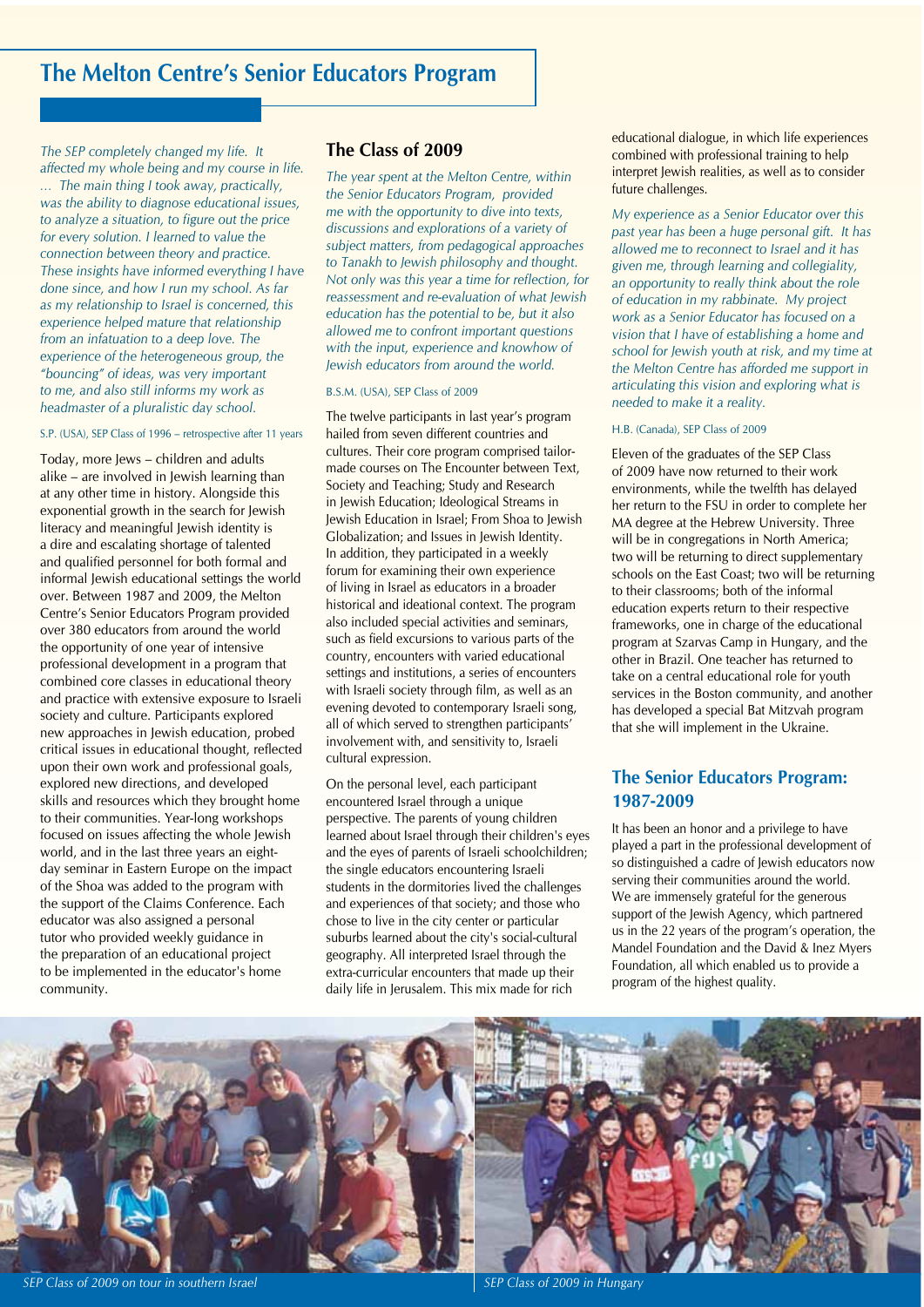# **Riding the Crest of the Israel Education Wave: Research and Development at the Melton Centre**

Over the last 18 months, a Melton Centre team has been engaged in some important research projects that look at Israel education in North American Jewish day schools. These projects, building on many years of Melton Centre activity, have provided data with potential to shape not only Melton's future program design but also that of our partners in schools.

The projects – funded by the Jim Joseph and Schusterman Family Foundations through the recently launched iCenter, and by the Avi Chai Foundation – provide the first ever multidimensional examination of what is one of the most congested subfields of Jewish education. In recent times, fueled by the widely discussed disconnect between American Jewish youth and Israel, no other area of day school education has seen so much activity; there have been new curriculum packages, professional development opportunities for teachers, and an abundance of short- and long-term experiences in Israel for both students and teachers. Our research has explored the conception and coherence of this work.

Our inquiry had made use of three primary research instruments: a quantitative survey of more than 300 liberal and modern-Orthodox day schools in North America; qualitative research at 15 schools from across the continent so as to capture the conditions and content of good practice; and an analysis of more than seventy publicly available curriculum and of some thirty school-designed curriculum for teaching about Israel. Together, this constitutes a most comprehensive examination of Israel education in North American day schools.

In an article of this length it is possible only to highlight some of the findings and outcomes of this research. We found, for example:

**1.** A sharp difference between the ways in which modern-Orthodox and religiously liberal day schools go about Israel education, in the kinds of curriculum they use, the personnel they employ, the programs they run, and their approach to professional development. Thus, non-Orthodox schools are 50% more likely to run some kind of trip to Israel for their students; they're more than twice as likely to use commercially produced curriculum to teach about Israel – that is, rather than rely on school developed efforts; they're half as likely to employ Israelis on short-term contracts as either teachers or informal educators; and they're almost twice as likely to run professional development about Israel education for their faculty.

**2.** A heavy reliance – particularly among religiously liberal schools – on a trip to Israel as a most powerful vehicle for Israel

### **Dr. Alex Pomson**

education. In fact, problematically we suggest, these two or four weeks in Israel (or one semester for some high schools) seem to overshadow Israel education programming in the other four, seven or twelve years of day school education.

**3.** A heavy emphasis on informal/experiential education, even in how Israel is taught inside the classroom. We suggest that this indicates a shift from a paradigm of "instruction" to one of "enculturation" in how schools go about doing Israel education. This is a claim about which Howard Deitcher and I have written and presented in a variety of venues.

Our various inquiries have produced a picture of a field that can be characterized as: *lacking clear educational purposes; undermined by poorly coordinated and fragmented practices; distorted by an over-reliance on informal educational experiences that are often sub-contracted to external providers; and bombarded by a confusion of initiatives that purport to solve the disconnect between American Jewish youth and the State of Israel.*

Our research also reveals pockets of quality within communities and schools that provide evidence of how day schools can utilize some of their special potential to mobilize a powerful array of educational vehicles for Israel education. We see these vehicles as part of larger set of factors that shape the outcomes of Israel education.

As part of our work we have developed a conceptual map of Israel education that separates out the basic organizational conditions of Israel education, the institutional factors that intensify its impact, its primary programmatic vehicles, and its various outcomes. The relationships between these elements are depicted below:

This model, we believe, points to strategies and approaches that, if developed appropriately, can make a difference to the field as a whole. It is a model that can guide both the work of schools and of the Melton Centre in addressing specific features of the field in a coordinated and coherent fashion.

The coming year will see the Melton Centre begin to develop programs that take up these concepts and that employ the fruits of our research: We have launched a professional development program for key practitioners of Israel education from North America, Latin America and Europe (personnel that our research identifies as intensifiers of Israel education). This program mixes distancebased and Israel-based learning and is structured around this conceptual map. We are launching an on-line catalogue that makes available our analysis of publicly available curriculum for teaching about Israel. We will also be working with a cluster of the schools in which we conducted qualitative research to examine how what can be learned about their students' understandings of Israel can have impact on a more coherent approach to school practices.

These initiatives, and others – most prominent of which will be a conference on the Purposes and Practices of Israel Education in December 2009 – locate the Melton Centre at the crest of today's wave of interest in Israel education.

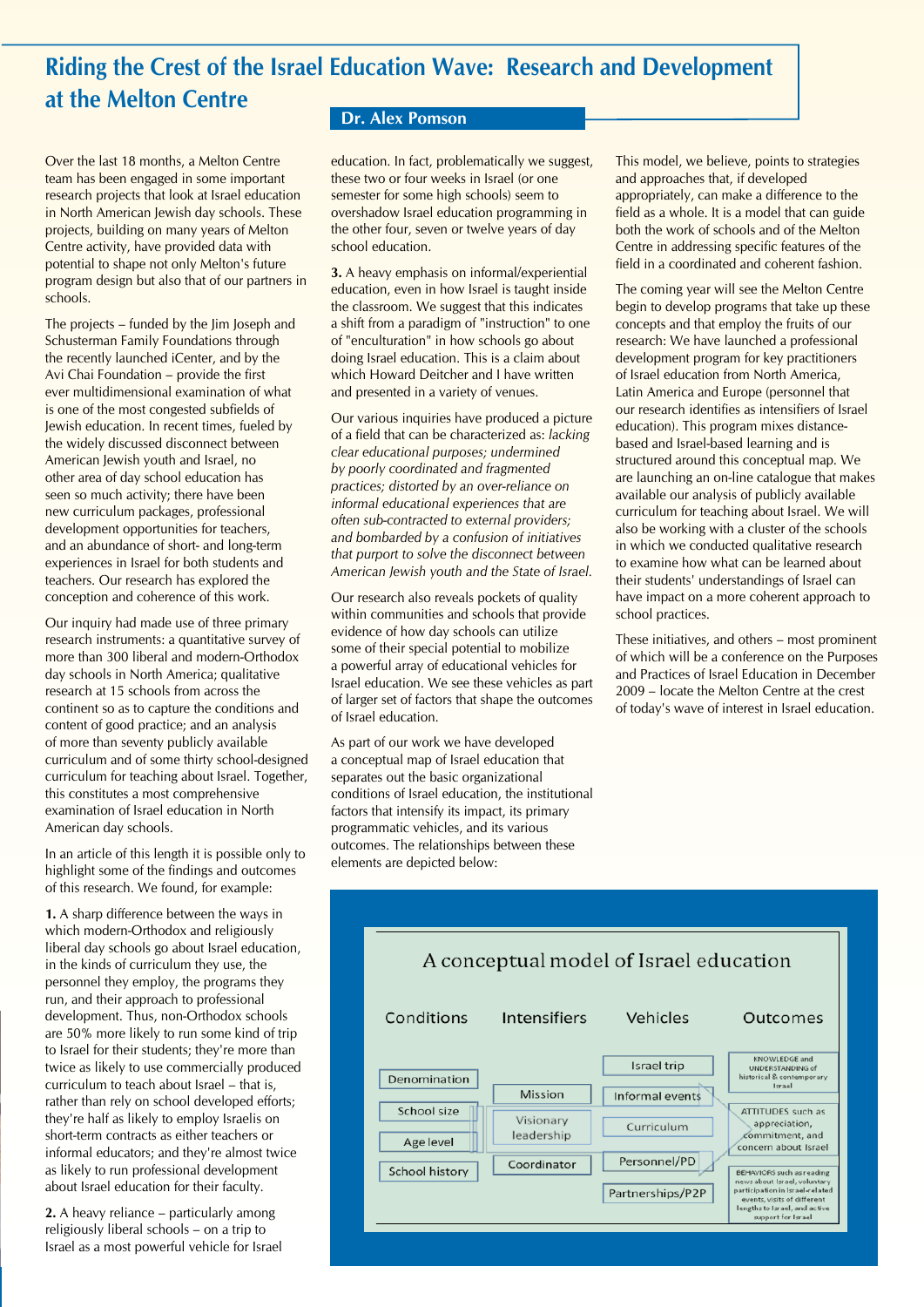## **The Melton Centre's Evaluation Research, Jewish Identity and Jewish Education Unit**

# **Dr. Hagit Hacohen Wolf**

Over the past decades, there have been important developments in the thinking, perceptions, beliefs and feelings of Jews all over the world about their Jewish identity. These developments and changes stem both from general universal processes and from different historical events and demographicsocial-cultural processes that have taken place amongst the Jewish people in recent generations. All of these have affected, both explicitly and implicitly, the perceptions and attitudes of people towards their identity.

Organizations, communities and individuals in the Jewish world have undertaken extensive and accelerating activities in the past few decades to address the issue of Jewish identity through the creation and operation of a variety of initiatives in multiple arenas. These initiatives are a reflection of the efforts that are being made to confront the identity crisis that has afflicted the entire western world and that has influenced the discourse on Jewish identity in Israel and in Jewish communities worldwide. The fundamental question each one of these initiatives must address is whether, in the wake of the considerable investment of effort and resources, significant changes (or even 'breakthroughs') can be identified in those areas they hoped to influence. Has there been any significant development or change in the ways Jews perceive their Jewish identity and in its place in their lives?

Questions about potential or actual influence are relevant during every stage of the development of programs in the field. Programs that are in the planning and development stage face questions like "What

is the feasibility of the program?" or "Can we expect a significant or transformative change in social-cultural arenas as a result of the intensive work of organizations? Are there already signs of such a change and how are they expressed?" The answers to these questions constitute the basis of our choice of one program over another, of one course of action over another. Likewise, existing programs that have been in operation for years face similar questions like "Have we achieved our aims? Are there changes that can be identified in our target population and can these be attributed to our activities? In what ways did participation in the group influence participants (intellectually, emotionally, behaviorally)? On the level of the individual? Of the group? And in what respects (personal enrichment, networking, motivation to action)?" Attending to these meaningful and important questions is critical to the initiative's success in achieving the desired changes and constitutes a primary challenge.

The parameters used to measure Jewish identity in the past continue to serve as a basis for understanding processes and identifying and reflecting changes and trends in Jewish identity. At the same time, the developments and changes that have taken place in perceptions, beliefs and emotions about identity, call for a renewal and broadening of the types of parameters and variables that are used in research on Jewish identity and identification, in Israel and worldwide.

The aims of the Melton Centre's Evaluation Research are thus:

To contribute to and strengthen the connection between academic research



**A Seminar in honor of Prof. Dalia Ofer**, on the occasion of her retirement from the Hebrew University (and from 25 years as a member of the Melton Centre's faculty) was held on Thursday October 29, 2009. The seminar, co-hosted by the Melton Centre, the Institute for Contemporary Jewry and Yad Vashem, included sessions on "The Holocaust and Research on It"; "Aliyah and the Activities of 'Aliyat HaNoar' in Historical Perspective"; and "Holocaust: Education and Memory".



and educational practice in the field so as to enrich current knowledge of the field; to develop new and updated theory-informed conceptualizations, measures and tools for research and evaluation of programs in the field of Jewish identity and Jewish education (formal and informal) and to address the need for formative and summative evaluation of these programs; to bring questions from the field to the arena of academic research; to expand and deepen the theoretical and practical tools used by the Centre in its different activities, in academia and in the field, and to develop additional channels of assistance to Melton Centre faculty in evaluation; to host consultations and workshops on evaluation in the field of Jewish education for a range of professionals; and to provide advice and guidance to practitioners in the field who perform their own evaluations and to program directors in the areas of organizational development, planning and writing plans of action.

The evaluation research projects conducted by the Unit aim to supply policy makers and different levels of management with the information necessary for choosing between different policy and implementation options and/or for improving programs and projects aimed at effecting change in different target populations (educators, students) in the areas of formal and informal Jewish education.

Amongst the projects currently being undertaken by the Unit are:

- *b* Evaluation of programs in formal education (the state educational system) in Israel, funded by the Avi Chai–Israel Foundation – Development of Conceptual framework and effectiveness evaluation.
- **D** Evaluation (Rationale and Effectiveness) of the "Purpose and Identity" Project ('Ichud v'Ye-ud'), a strategic partnership of Beit Morasha and the Israel Defense Forces (for the Russell Berry Foundation);
- **D** Evaluation of the effectiveness of 20 programs operating within the framework of "The Office of Israel-New York Relations", a partnership between the UJA Federation of New York and the Jewish Agency for Israel).
- *D* Developing an internal evaluation kit for schools in the Tali Educational Network (for the Tali foundation).

#### **Academic consultation:**

- **■** Taglit Birthright Israel Evaluation of the educational activities.
- *D* UIA Federation of New York -Commission on Jewish Identity & Renewal
- *b* Kfar Adumim school (religious-secular) – Evaluation of the experimental 'Jewish Identity' program.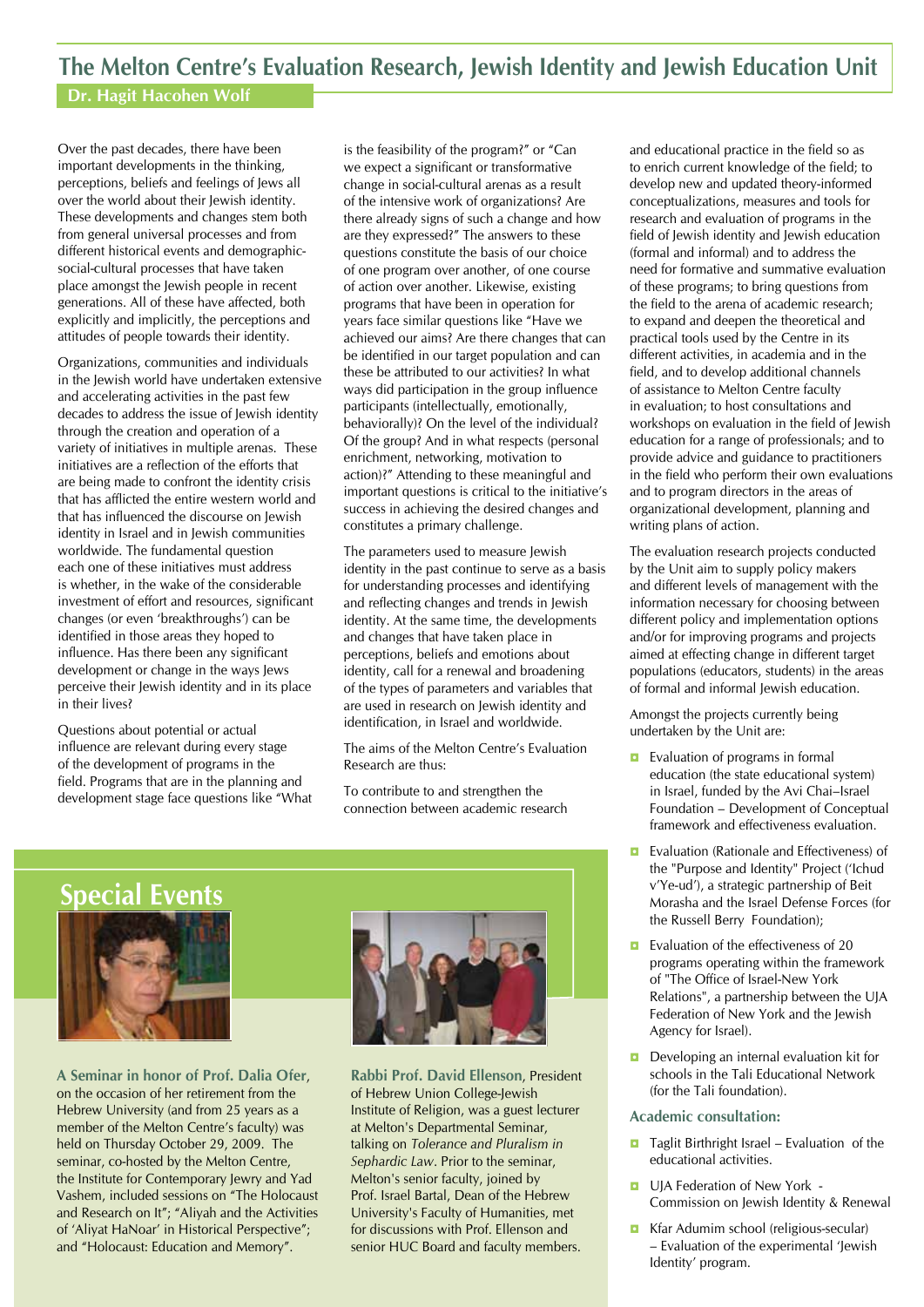## **Pluralistic Jewish Education: Trends and Challenges**



The connection between Jewish Education and Pluralism constitutes one of the central challenges facing Jewish education the world over and was the focus of an international conference convened by the Melton Centre in collaboration with Hebrew Union College– Jerusalem, at the end of July 2009. The conference provided the forum for an in-depth examination, from a range of educational, psychological, sociological, cultural, religious and inter-religious perspectives, aimed at clarifying concepts for the theoretical and practical implementation of pluralistic Jewish education.

The conference aimed at grappling with some key issues confronting those interested in advancing a pluralistic approach to Jewish

education: What does pluralism mean and what are its limitations? How do the political realities of life in Israel affect the debate on pluralism? Are the sources of pluralism to be found within Jewish culture or outside it? How do communities and schools embrace pluralistic attitudes and programs? What is the role of the individual teacher?

A keynote address by Dr. Gili Zivan provided a philosophical and conceptual framework that served as the background for the subsequent deliberations of the conference. Scholars from Israel and around the world presented papers, including Dr. Hagit Hacohen Wolf, Dr. Michael Gillis and Dr. Alex Pomson of the Melton Centre; Dr. Avinoam Rosenak of the Hebrew University; Prof. Susan Shevitz from Brandeis University; Dr. Martin Ubani from the University of Helsinki; Dr. Zehavit Gross from Bar Ilan University; Dr. Jen Glaser of the Mandel Leadership Institute; Dr. Rena Hevlin, Rabbi Leon Weiner Dow, Dr. Ezra Kopelowitz, Meir Yoffe, Dr. Eitan Shikli - Director of the Tali Foundation, and others. In addition, papers were presented by HUC's Prof. Michael Meyer from Cincinnati, Prof. Lisa Grant from New York, and Rabbi Prof. Yehoyada Amir, Dr. Michael Marmur, Dr. Michal Muszkat-Barkan, Ms. Ronit Polsky and Dr. Ruchama Weiss from HUC-lerusalem.

One highlight of the conference was a panel open to the public in which principals of schools with diverse educational orientations shared real dilemmas of pluralism they have encountered, while former MK Rabbi Michael Melchior served as respondent. The conference proved particularly successful in providing a dialogue between theory and practice. No less significant was the sharing of understandings and experience from Israel and Diaspora with research presented on schools in North America and Finland alongside that on schools in Israel.

The conference was co-chaired by Dr. Michael Gillis of the Melton Centre and Dr. Michal Muszkat-Barkan – director of HUC-Jerusalem's Department of Education and Professional Development (and Melton Centre graduate), and coordinated by Ms. Ronit Polsky, HUC staff member and Melton Centre doctoral candidate.



# **Daniel Kahneman at the Melton Centre: The Second Seymour Fox Memorial Lecture**

**The Seymour Fox Memorial Lecture** was established by the Melton Centre for Jewish Education in 2007. This distinguished biennial event is aimed at honoring the memory of Prof. Seymour (Shlomo) Fox, the visionary educational pioneer and institution builder, who founded the Melton Centre in 1968 while serving as Head of the Hebrew University's School of Education, and was its ardent supporter until his untimely death in 2006.

The first Seymour Fox Memorial Lecture was delivered in December 2007 by Prof. Martha Nussbaum, the eminent Ernst Freund Distinguished Service Professor of Law and Ethics at the University of Chicago. The second Seymour Fox Memorial Lecture was presented on Monday December 7, 2009, by Professor Daniel Kahneman, Senior Scholar at the Woodrow Wilson School of Public and International Affairs of Princeton University, who received the Nobel Prize in Economics in 2002 "for having integrated insights from psychological research into economic science, especially concerning human judgment and

decision-making under uncertainty". Prof. Kahneman's lecture on *Intuition: Marvels and Flaws* was delivered to an audience of over 300 participants.

According to Daniel Kahneman, despite the human penchant for believing that decisions are made on the basis of a logical process of analysis and deduction – of consciously weighing the pros and cons of alternative well-considered options – most decisions are in fact made on the basis of intuition, a subconscious process grounded in an associative system that is not entirely rational.

The following morning, Prof. Kahneman met with Melton Centre faculty and advanced research students to discuss the implications of his thesis for education, and for Jewish education in particular. What does it mean for curriculum development and teacher training if learned and prescribed parameters take back-stage in the determination of teachers' actual practice in the classroom and in the development of children's sense of self? What are the implications for 'values education'

and for programs designed to reinforce Jewish identity? And how should educational programs and environments be constructed when in most cases, for adults and children alike, it is 'the emotional tail that is wagging the rational dog'? These questions will continue to resonate in the Melton Centre for some time.

The Melton Centre for Jewish Education – today the largest academic institution in the world devoted to the study and advancement of the field of Jewish Education worldwide – is proud to have hosted Professor Daniel Kahneman to speak in honor and memory of its founder, Professor Seymour Fox.

*Prof. Gabriel Horenczyk & Prof. Daniel Kahneman*